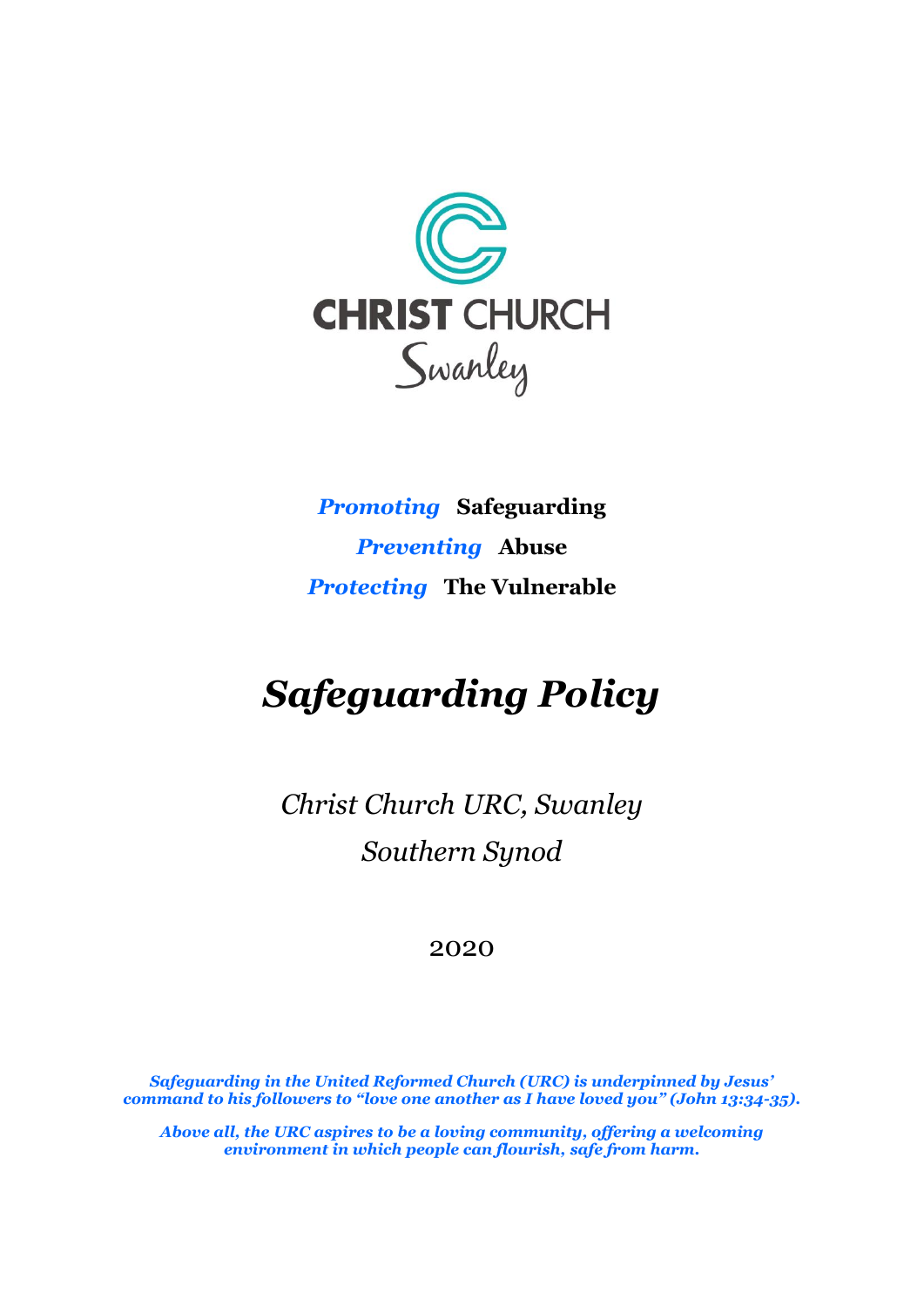# **Contents**

| 1                        |                          |  |  |  |  |
|--------------------------|--------------------------|--|--|--|--|
| $\overline{2}$           |                          |  |  |  |  |
|                          | 2.1<br>2.2               |  |  |  |  |
| $\overline{\mathbf{3}}$  |                          |  |  |  |  |
| 4                        |                          |  |  |  |  |
| 5                        |                          |  |  |  |  |
| 6                        |                          |  |  |  |  |
| $\overline{\phantom{a}}$ |                          |  |  |  |  |
|                          | 7.1<br>7.2<br>7.3        |  |  |  |  |
| 8                        |                          |  |  |  |  |
|                          | 8.1<br>8.2<br>8.3<br>8.4 |  |  |  |  |
| 9                        |                          |  |  |  |  |
|                          | 9.1<br>9.2               |  |  |  |  |
|                          | 10                       |  |  |  |  |
| 11                       |                          |  |  |  |  |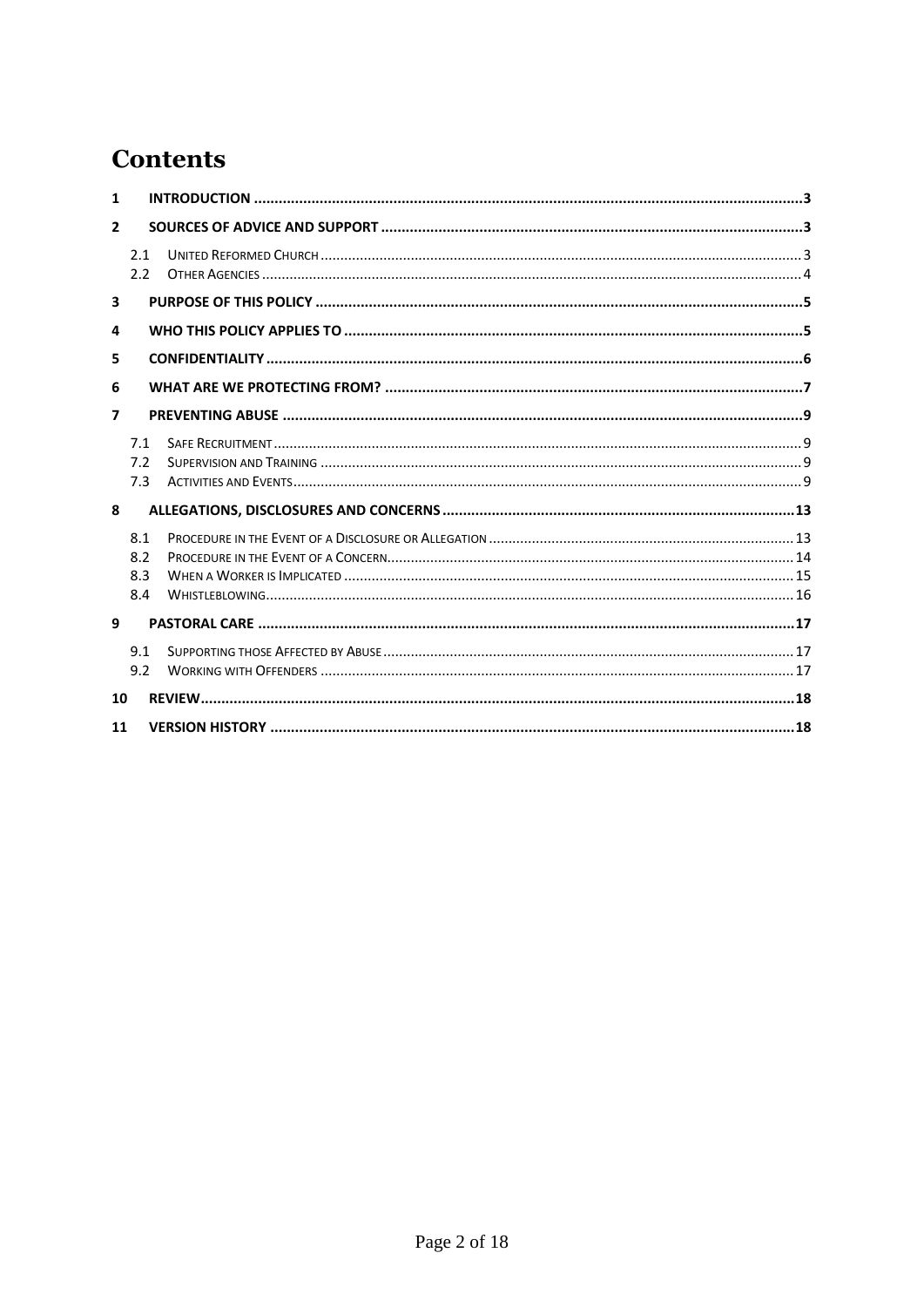# <span id="page-2-0"></span>**1 Introduction**

Christ Church United Reformed Church (URC), Swanley agrees that children and adults at risk have a right to live in a way that does not cause them harm or impede their human rights.

We will follow statutory, denominational and specialist guidelines in relation to safeguarding children and adults at risk.

Child protection is activity undertaken to protect specific children who are suffering, or are likely to suffer, significant harm.

More than simply child protection, the practice of safeguarding children seeks to promote the safety and welfare of children by being preventative as well as reactive.

Adult safeguarding means protecting a person's right to live in safety, free from abuse and neglect.

Safeguarding is taken seriously by all at Christ Church.

We will organise activities in such a way as to promote a safe environment and minimise the risk of harm to children and adults at risk.

We will follow a safe recruitment and selection process for the appointment of people to work with children or adults at risk.

We are committed to supporting, resourcing and training those who work with children and adults at risk.

All concerns, disclosures and allegations of abuse will be responded to appropriately, and we will co-operate with the Police, Children and Adult Services in any investigation, will follow multi agency decisions and will maintain confidentiality of any investigations to those directly involved.

# <span id="page-2-1"></span>**2 Sources of advice and support**

### <span id="page-2-2"></span>*2.1 United Reformed Church*

A Safeguarding Co-ordinator is the person to whom all concerns, disclosures or allegations of abuse within Christ Church must be reported.

If the Safeguarding Co-ordinators are unreachable, please contact the Minister or Elder responsible for Safeguarding (in absentia).

| <b>Position</b>                       | <b>Name</b>         |
|---------------------------------------|---------------------|
| Safeguarding Co-ordinator             | June Wilson         |
| Safeguarding Co-ordinator             | Mark Price Haworth  |
| <b>Church Minister</b>                | Revd Dr George Kalu |
| Elder responsible for<br>Safeguarding | Matt Finch          |

If nobody above is reachable, then the URC Southern Synod Safeguarding Officer, Belinda Nielsen must be contacted on 07716 640 596.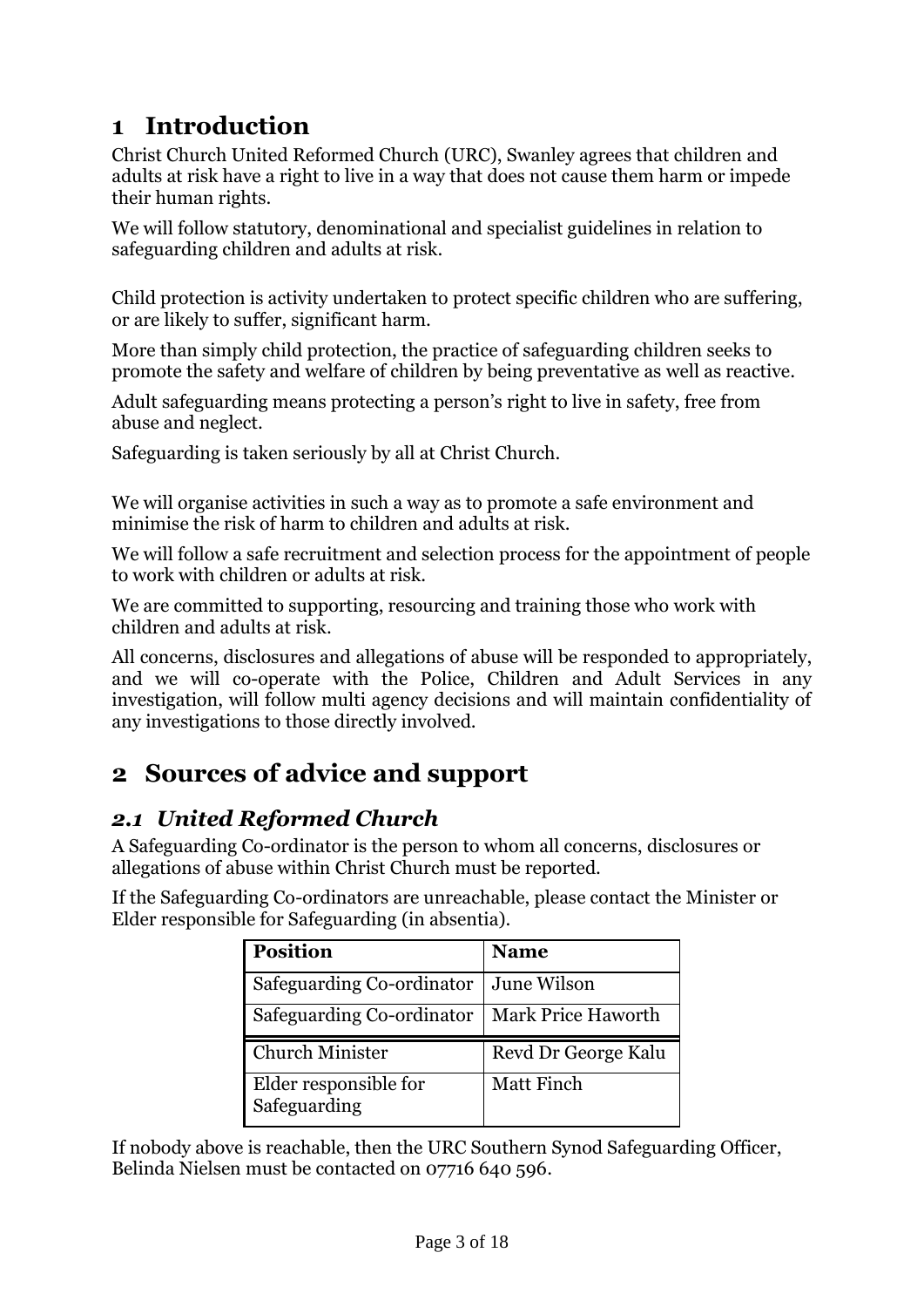#### <span id="page-3-0"></span>*2.2 Other Agencies*

#### **2.2.1 thirtyone:eight**

An independent Christian charity which helps individuals, organisations, charities, faith and community groups to protect vulnerable people from abuse.

Their Safeguarding Helpline (0303 003 11 11) can be called, anonymously if needed, to get advice and guidance about what to do in a particular situation, when to take action, and who to report issues to.

It is staffed Monday - Friday, 09:00 - 17:00, with an out of hours emergency only service.

#### **2.2.2 Local Authority Designated Officer (DO)**

The County LADO Service deals with allegations against staff who work with children either in education or the wider children's workforce.

County LADO Service: 03000 41 08 88

E-mail: [kentchildrenslado@kent.gov.uk](mailto:kentchildrenslado@kent.gov.uk)

Website:<https://www.kscmp.org.uk/procedures/local-authority-designated-officer-lado>

If a call is urgent i.e. a child is in immediate danger and requires safeguarding, call 03000 41 11 11.

If a call is urgent and outside of office house call 03000 41 91 91.

#### **2.2.3 Kent County Council Social Services**

During the day and in office hours:

- Concerned about an adult? Call 03000 41 61 61
- Concerned about a child? Call 03000 41 11 11

Out of hours and in an emergency, call 03000 41 91 91.

**If you think someone is in immediate danger, the best thing to do is call 999 for the emergency services.**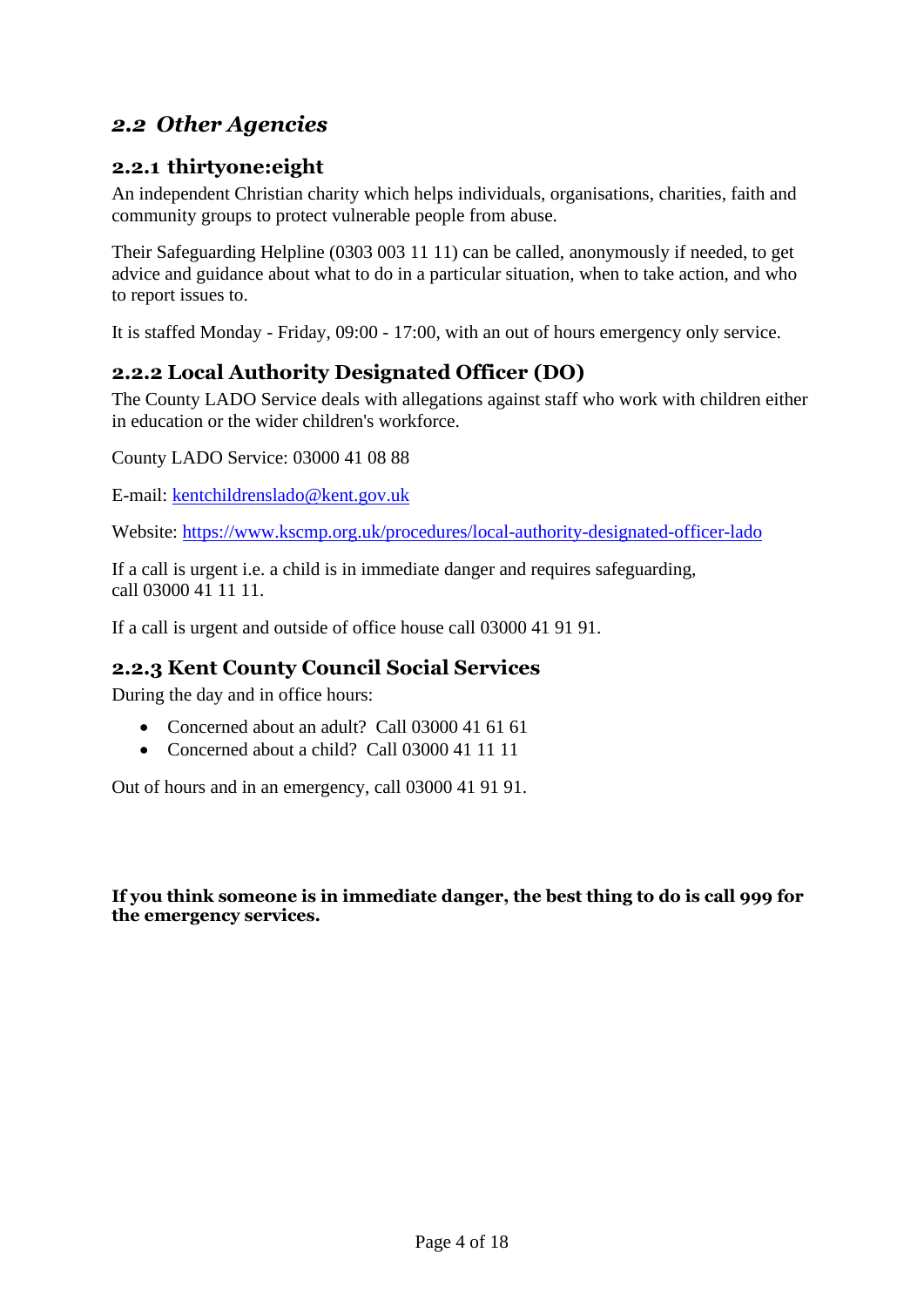# <span id="page-4-0"></span>**3 Purpose Of This Policy**

The purpose of this policy is to provide an overview of how Christ Church will promote safeguarding by preventing abuse and protecting both children and adults.

To achieve this, and when safeguarding concerns are raised involving children and/or adults within Christ Church, or those who attend our activities and events, internal procedures are to be implemented and followed.

This policy document includes some, but not all, of the procedures we will be using.

# <span id="page-4-1"></span>**4 Who This Policy Applies To**

This policy applies to those who attend Christ Church, our trustees, our workers (both paid and volunteer, lay and ordained).

A worker is a person who is appointed by Christ Church to work with children or adults on behalf of Christ Church, on a paid or voluntary basis.

The legal definition of a child is someone under the age of 18<sup>1</sup> . Some legislation in the UK allows young people from the age of 16 to make certain decisions for themselves (e.g. getting married), but safeguarding legislation applies to anyone under the age of 18 because this is the legal definition of a child.

#### **Throughout this document when we refer to a child our meaning (unless otherwise stated) is a person under the age of 18.**

It follows that some adults because of circumstance or particular vulnerability or risk may be in need of protection. Such adults are also known as 'Adults at Risk'.

Section 42 of the Care Act 2014 (that came into effect in 2015) defines an 'Adult at Risk' as a person aged 18 or over who:

- a) has needs for care and support,
- b) is experiencing, or is at risk of, abuse or neglect, and
- c) as a result of those needs is unable to protect himself or herself against the abuse or neglect or the risk of it.

An adult at risk of abuse or neglect is someone who, by nature of their circumstances, physical or mental health, is unable to protect themselves from harm or exploitation.

The person must have care and support needs, although they do not have to be receiving help or services from the Local Authority, the NHS, or elsewhere to fall within the definition.

<sup>&</sup>lt;sup>1</sup> This is in line with the UN Convention on the Rights of the Child and UK legislation - the Children Act 1989 and the Children (Scotland) Act 1995.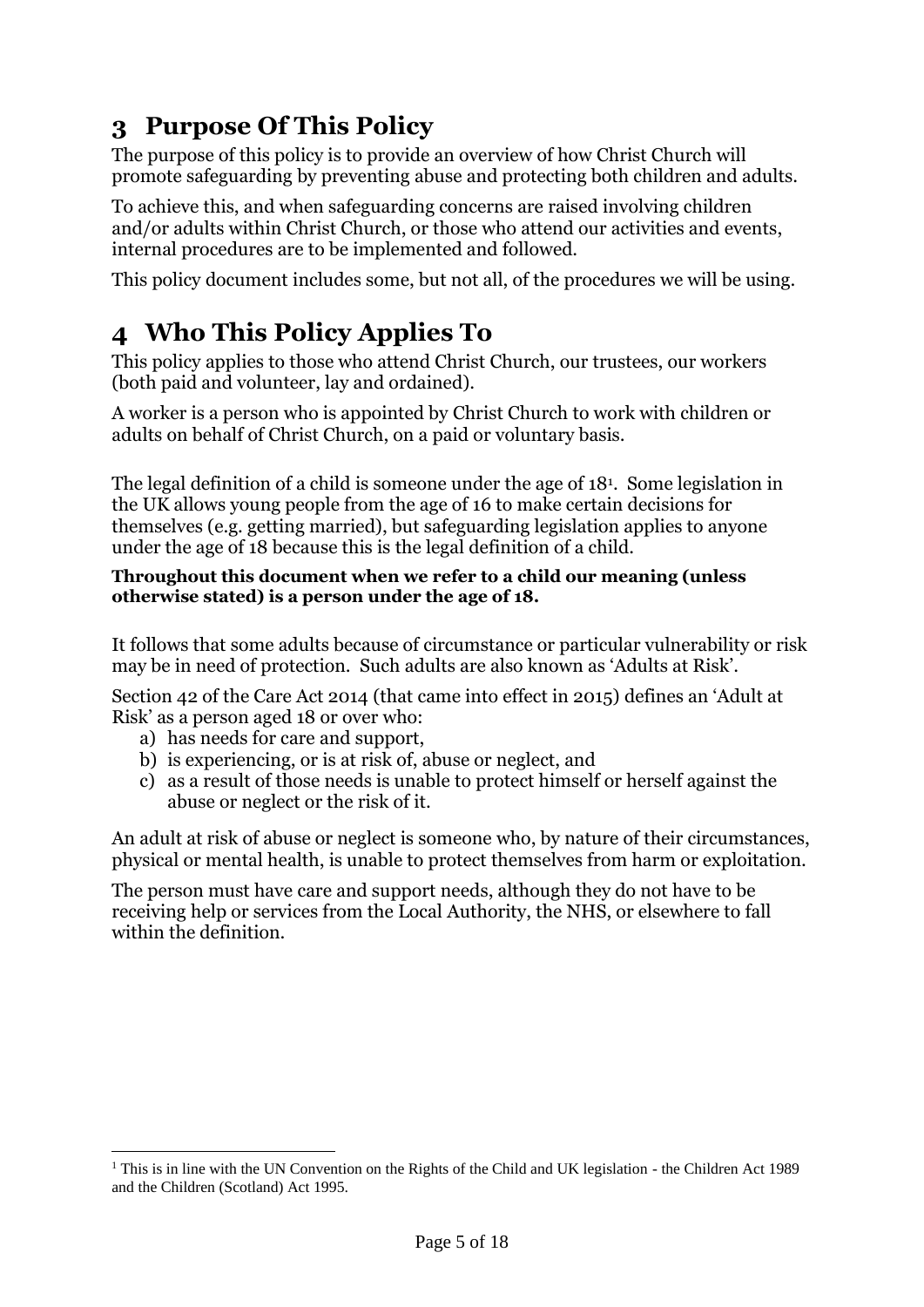# <span id="page-5-0"></span>**5 Confidentiality**

All concerns, disclosures and allegations will be treated confidentially, but this does not restrict Christ Church from passing this information onto statutory agencies that have a legal duty to investigate.

However, certain people will need to be told of all concerns, disclosures and allegations in order for them to fulfil their role of safeguarding children and adults at risk at Christ Church. These are:

- Minister (Elder responsible for Safeguarding in absentia), Christ Church URC, Swanley
- Safeguarding Co-ordinators, Christ Church URC Swanley
- URC Southern Synod Safeguarding Officer

In addition, the Christ Church Eldership team will be informed that a safeguarding case is being dealt with and the actions being taken, without divulging confidential details of the case, such as the people involved or the precise nature of the issue.

**Note: The Data Protection Act 2018 and GDPR do not prevent, or limit, the sharing of information for the purposes of keeping children safe. Fears about sharing information must not be allowed to stand in the way of the need to promote the welfare of children and adults at risk and protect their safety.**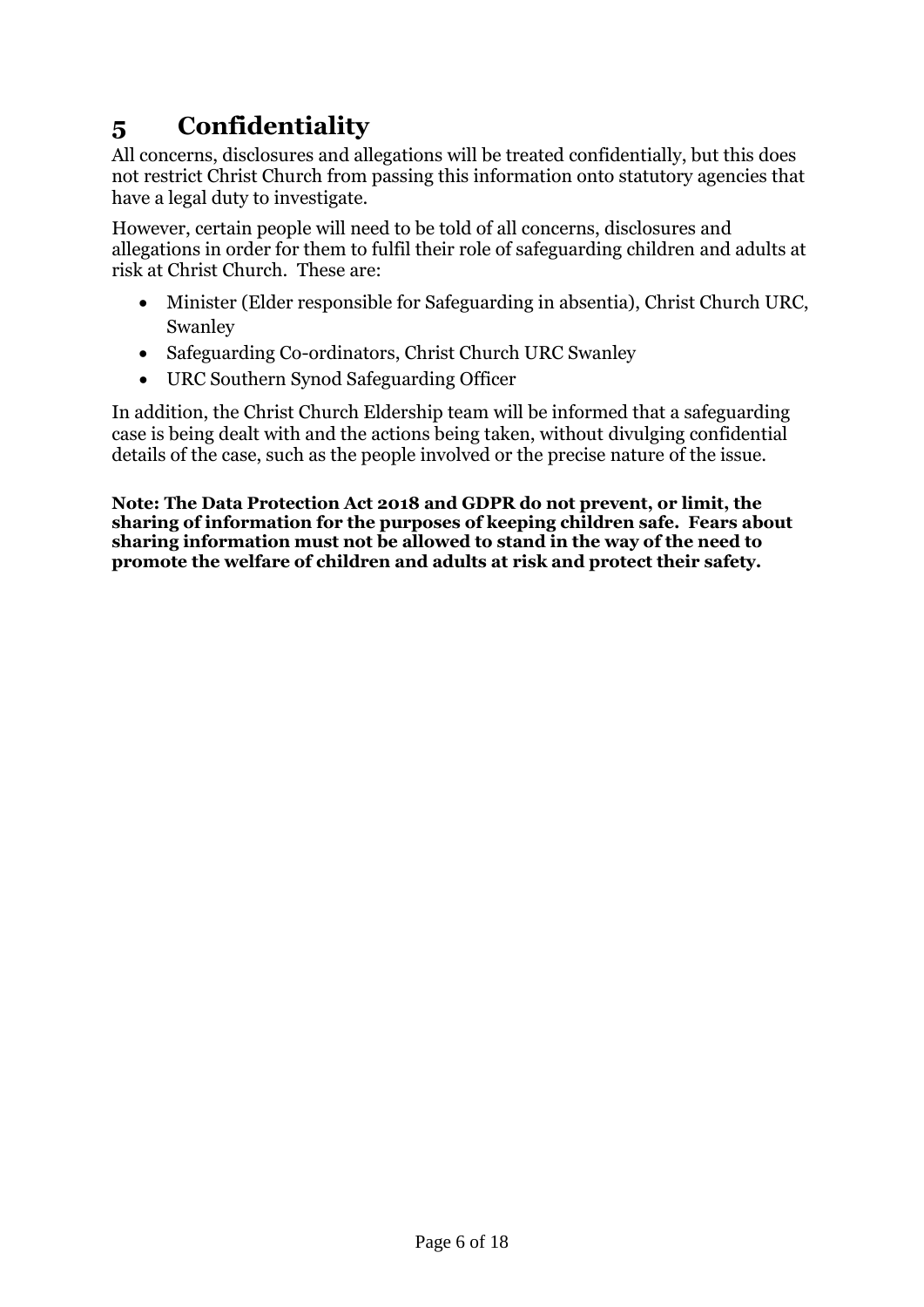# <span id="page-6-0"></span>**6 What Are We Protecting From?**

Abuse is the violation of an individual's human and civil rights by another person or persons, and it arises from the misuse of the power and control that someone has over another.

Abusers come from all sections of society, and are often perceived by others as respectable, reliable and trustworthy people. The vast majority of abusers are well known to the victim, and often hold a position of trust or authority.

The following definitions of the different types of abuse are extracted from the URC Good Practice  $5<sup>2</sup>$  and have been included to demonstrate the level of training required for those who work with children and adults, most of which is not common knowledge.

This is not an exhaustive list and relates to abuse of both children and adults.

**It is essential to note that the definitions below are only indicators of possible abuse, and there may be other, innocent reasons for these signs and/or behaviour.**

| <b>Form of Abuse</b>   | <b>Brief Definition</b>                                                                                                           |  |
|------------------------|-----------------------------------------------------------------------------------------------------------------------------------|--|
| Physical abuse         | To inflict pain, physical injury, impairment or suffering.                                                                        |  |
| <b>Emotional abuse</b> | The use of threats, fear or power, gained by another's position, to<br>invalidate the person's independent wishes.                |  |
|                        | Such behaviour can create very real emotional and psychological stress.                                                           |  |
|                        | In children, it can cause severe and persistent adverse effects on their<br>emotional development.                                |  |
| Sexual abuse           | For a child – forcing or enticing a child to take part in sexual activities.                                                      |  |
|                        | For an adult – any non-consenting sexual act or behaviour.                                                                        |  |
|                        | No-one should enter a sexual relationship with someone for whom they<br>have pastoral responsibility or hold a position of trust. |  |
| Neglect                | A person's well-being is impaired, and their physical and/or<br>psychological care needs are not met.                             |  |
|                        | In a child, neglect is likely to result in the serious impairment of the<br>child's health or development.                        |  |
|                        | Neglect can be deliberate or can occur as a result of not understanding<br>what someone's needs are.                              |  |
| Self-neglect           | An unwillingness or inability to care for oneself and/or one's<br>environment.                                                    |  |

**These definitions are not to be used for training purposes in isolation.**

/Contd.

<sup>2</sup> URC Good Practice 5: Safeguarding Children, Young People and Adults at Risk (January 2020).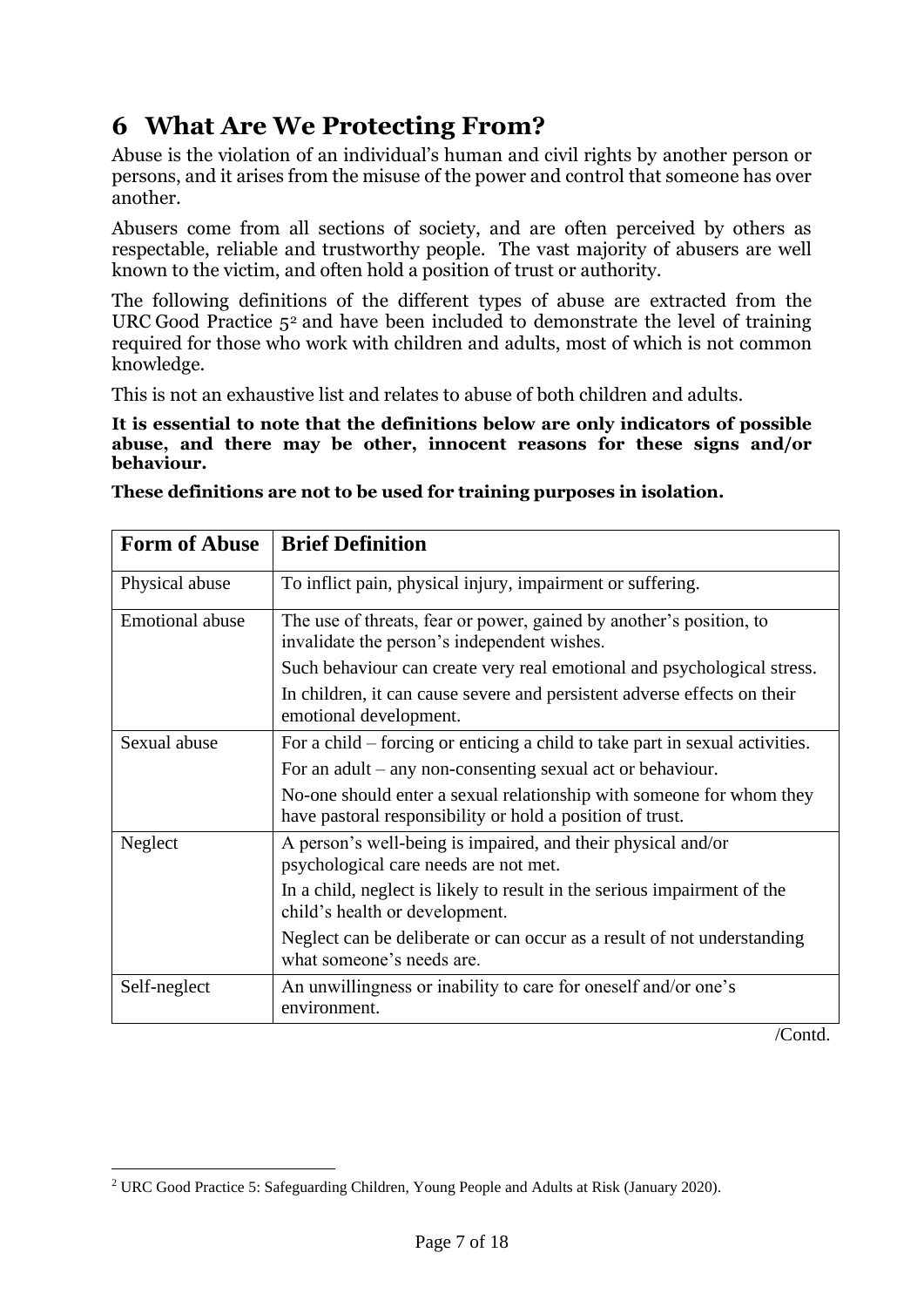| <b>Form of Abuse</b>       | <b>Brief Definition</b>                                                                                                                                                                                         |  |  |
|----------------------------|-----------------------------------------------------------------------------------------------------------------------------------------------------------------------------------------------------------------|--|--|
| Self-harm                  | The intentional damage or injury to a person's own body. It is often used<br>as a way of coping with, expressing or releasing overwhelming emotions<br>and distress.                                            |  |  |
|                            | It may also be about converting emotional pain into physical pain,<br>expressing something that is hard to put into words, or giving a feeling<br>that they are in control.                                     |  |  |
| Financial abuse            | The inappropriate use, misappropriation, embezzlement or theft of<br>money, property or possessions.                                                                                                            |  |  |
| Discriminatory<br>abuse    | The inappropriate treatment of a person because of their age, gender,<br>race, religion, cultural background, sexuality or disability. This is often<br>referred to as hate crime.                              |  |  |
| <b>Institutional abuse</b> | The mistreatment of a person by a regime or individuals within an<br>institution. It can occur through repeated acts of poor or inadequate care<br>and neglect, or poor professional practice or ill-treatment. |  |  |
|                            | The church as an institution is not exempt from perpetrating institutional<br>abuse.                                                                                                                            |  |  |
| Spiritual abuse            | The inappropriate use of religious belief or practice.                                                                                                                                                          |  |  |
|                            | Coercion and control of one individual by another in a spiritual context.                                                                                                                                       |  |  |
|                            | The abuse of trust or misuse of power by someone in a position of<br>spiritual authority, such as a minister.                                                                                                   |  |  |
|                            | A person experiences spiritual abuse as a deeply emotional personal<br>attack.                                                                                                                                  |  |  |
| Modern slavery             | The illegal exploitation of people for personal or commercial gain.                                                                                                                                             |  |  |
|                            | Includes human trafficking, where people are moved from one place to<br>another into a situation of exploitation, using deception, coercion and<br>violence.                                                    |  |  |
| Radicalisation             | The process that moves a person to legitimise their support for, or use of,<br>violence                                                                                                                         |  |  |
|                            | The promise of an ideology which gives purpose and belonging.                                                                                                                                                   |  |  |
|                            | Can take place over a long time period, or happen quickly.                                                                                                                                                      |  |  |
|                            | The person may not understand that they have been radicalised.                                                                                                                                                  |  |  |
| Child sexual               | A type of sexual abuse.                                                                                                                                                                                         |  |  |
| exploitation               | The child is given gifts, drugs, money, status or affection in exchange for<br>performing sexual activities.                                                                                                    |  |  |
|                            | The tricking or grooming of children to believe they are in a loving and<br>consensual relationship.                                                                                                            |  |  |
|                            | Can be in person or online.                                                                                                                                                                                     |  |  |
|                            | The child may not understand that they have been abused. They may<br>seem to be condoning, or even encouraging, the abusive behaviour.                                                                          |  |  |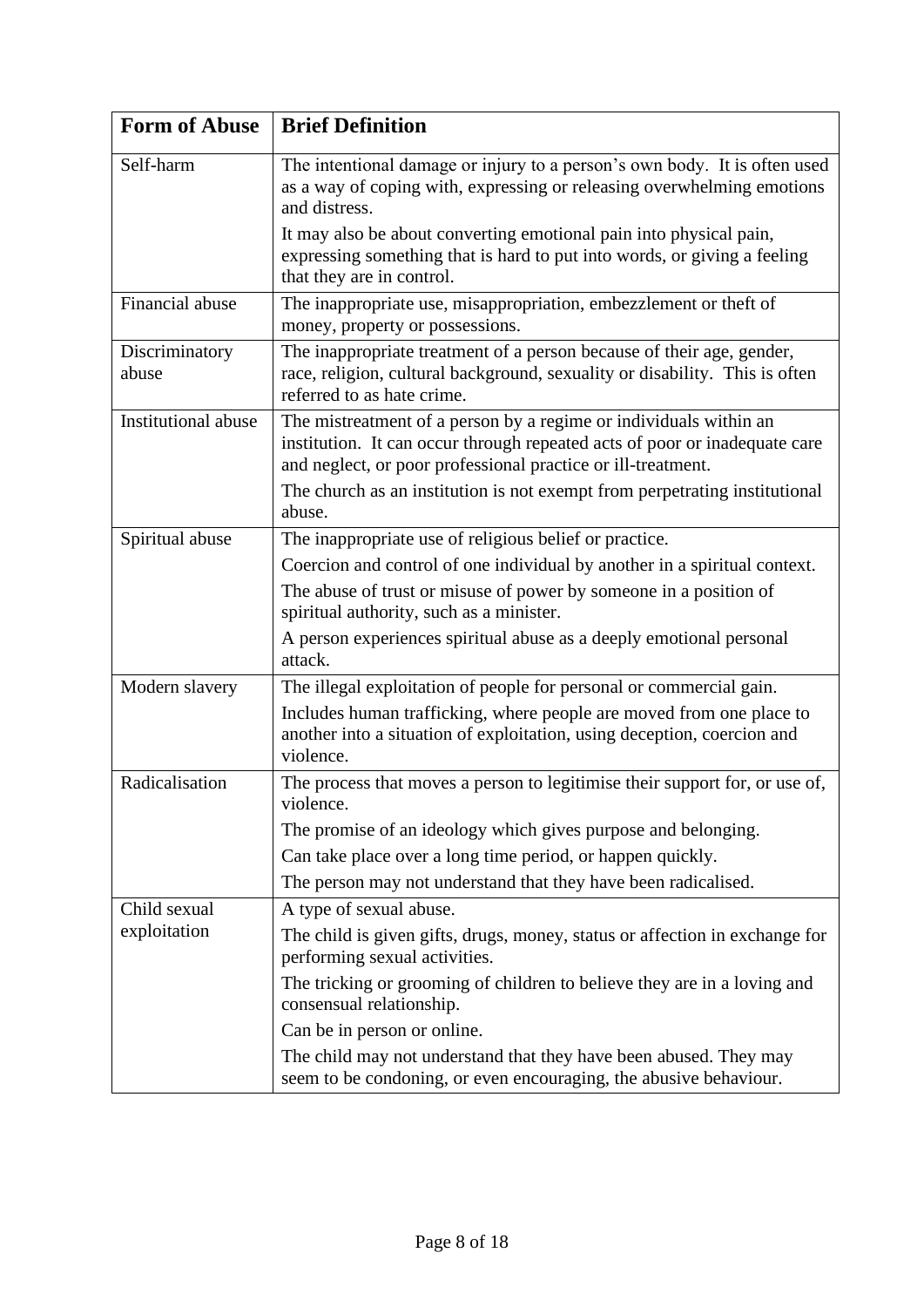# <span id="page-8-0"></span>**7 Preventing Abuse**

### <span id="page-8-1"></span>*7.1 Safe Recruitment*

We are committed to safe recruitment and selection of all paid and volunteer workers, as laid out in our "Safer Recruiting" policy3.

The procedures include, but are not limited to:

- Providing role/job descriptions and person specifications
- Asking candidates to complete an application form
- Interviewing candidates
- Obtaining Disclosure checks
- A probation period

### <span id="page-8-2"></span>*7.2 Supervision and Training*

Training in safeguarding will be provided and volunteer and paid workers will be given support and supervision in their role.

Training must be renewed every 3 years.

All trustees, our workers (both paid and volunteer, lay and ordained) must comply with the URC Code of Conduct for Working with Children or Young People<sup>4</sup> and understand that action will be taken if this code is not followed, possibly involving suspension or termination of working/volunteering with us.

The same action will also be taken should staff not renew their Disclosure checks or fulfil their training requirements.

#### <span id="page-8-3"></span>*7.3 Activities and Events*

Activities will be organised in accordance with URC Good Practice <sup>5</sup> so as to promote a safe environment and minimise opportunities for harm.

#### **7.3.1 Indoor Activities**

For indoor activities such as Spectrum Meetings (Sunday School) or other Youth Group meetings the following, minimum good practices apply:

- A register of those attending is kept
- A brief program summary is recorded
- A safeguarding log is made of any concerns or incidents
- Adults to children ratios are appropriate
- No adult is to work alone with a group or an individual child/adult at risk.

<sup>3</sup> Christ Church URC, Swanley Safer Recruiting Policy, Version 5, 2020.

<sup>4</sup> Appendix A3, URC Good Practice 5: Safeguarding Children, Young People and Adults at Risk (January 2020).

<sup>5</sup> URC Good Practice 5: Safeguarding Children, Young People and Adults at Risk (January 2020).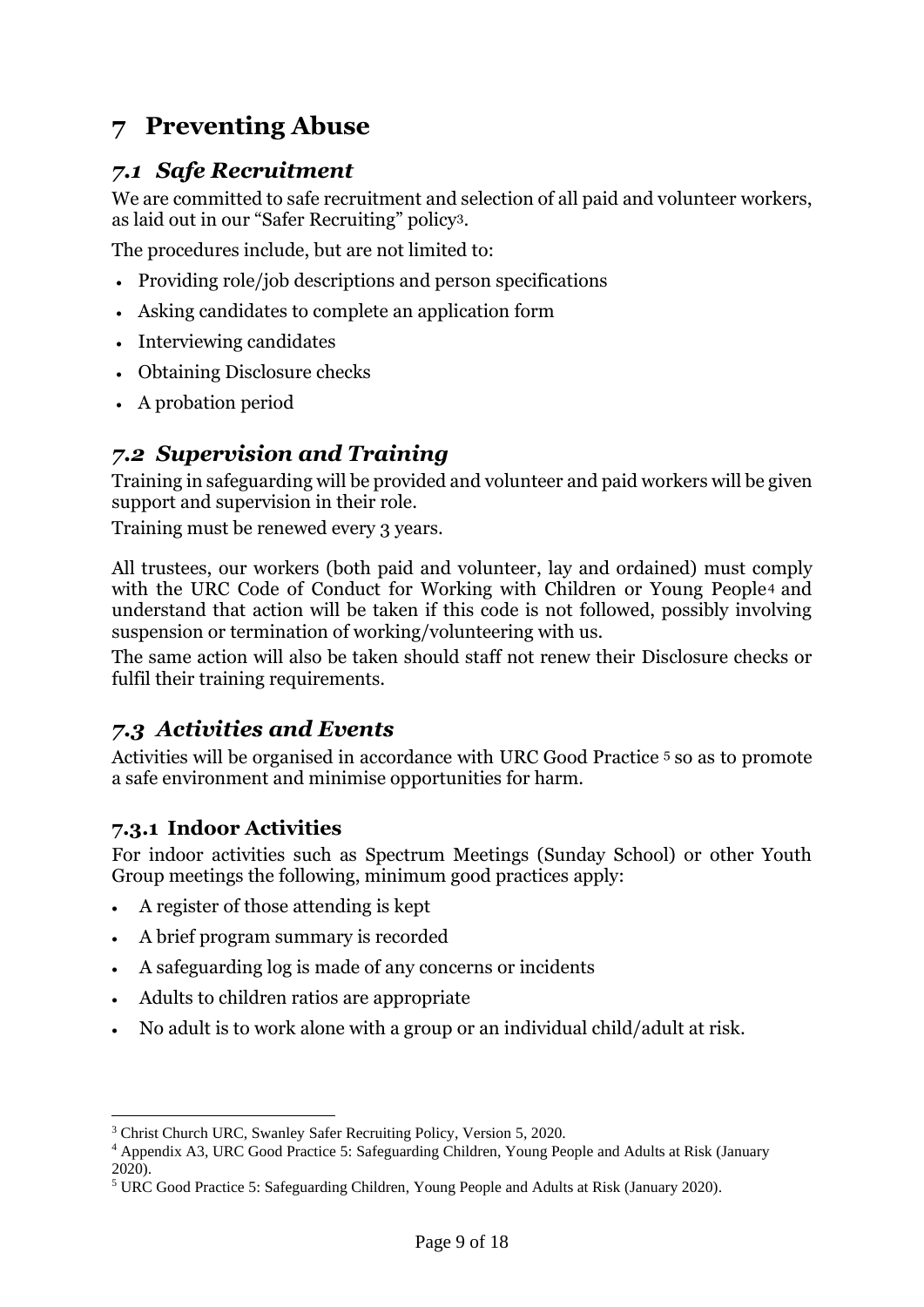#### **7.3.2 Outings and Residential Events**

Outings and residential events organised by Christ Church or Christ Church Groups require the same good practice as for Indoor Activities, with the following additional requirements:

- Risk Assessments
- Financial planning
- Parental consent and medical forms
- Adults to children ratios are reviewed
- Insurances checked
- Publicised program
- Emergency contact arrangements

For detailed check lists for planning any activity or event, refer to the URC Good Practice Guidelines as referenced above.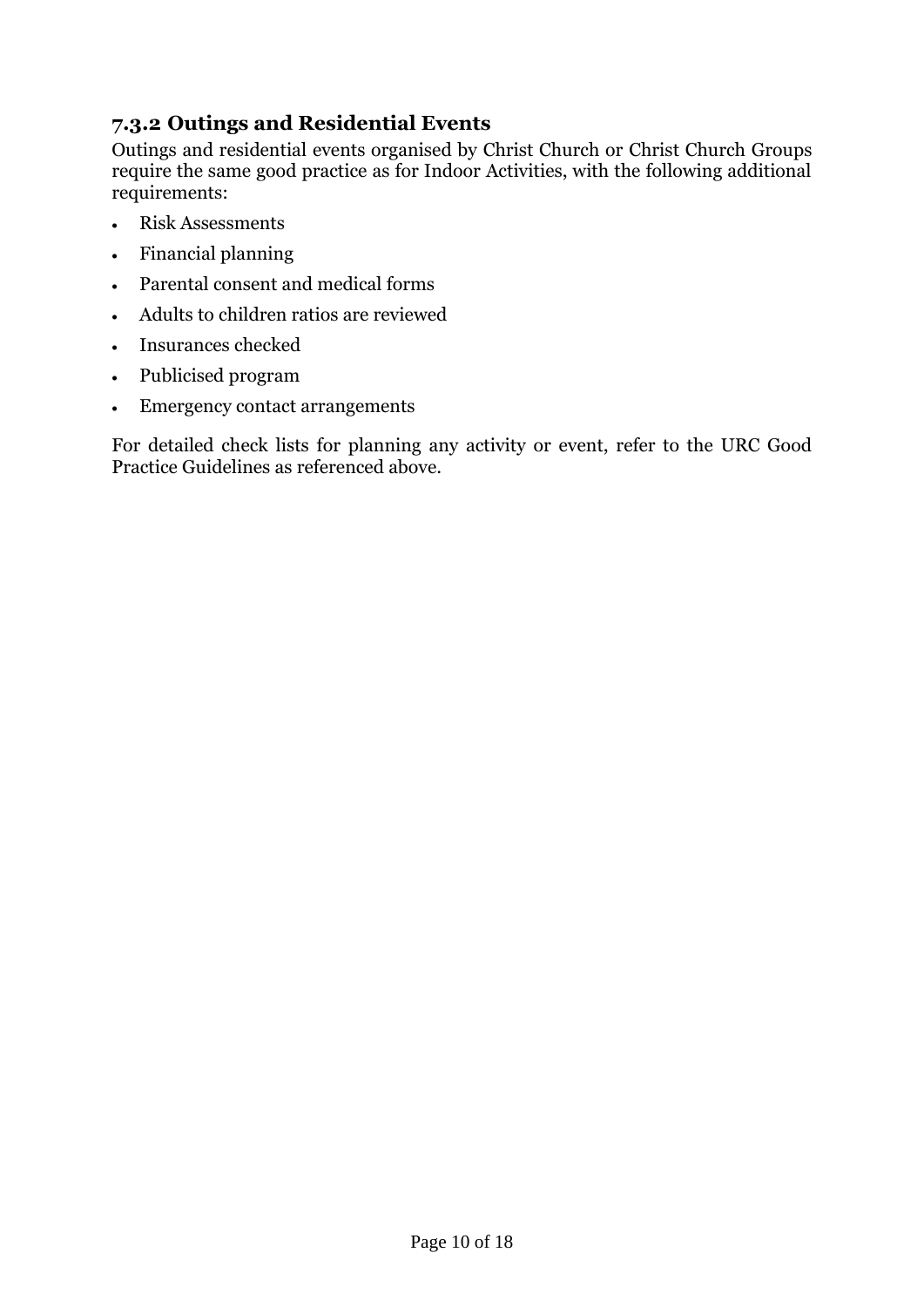#### **7.3.3 Safeguarding Area**

To ensure that the Christ Church Youth & Family Centre (The Centre) is a safe environment for Children it has been designated as a Safeguarding Area when groups with Children are running.

This specifically applies to our Spectrum groups and Galaxy Club, but also to Swanley Kindergarten, Swanley Dance Academy and the Hyo Gen Do Karate Club.

So, on Sundays when Spectrum Groups are meeting in The Centre, members of the congregation are required to adhere to the following:

- Parents & guardians taking children to their groups are to return to their seats in the Church as quickly as possible, and not to loiter in The Centre or use the toilet facilities there.
- When a parent/guardian needs to stay with a child in a Spectrum group, and at the leader's discretion, they must stay in that group's room until the end of the meeting and only tend to their own child.

Arrangements for children with other requirements will be made in advance on a case by case basis.

• No members of the congregation, including parents & guardians, are to then enter The Centre until after the Service has finished.

The only exception being the members on the Tea & Coffee rota towards the end of a Service, who are asked to restrict themselves to the kitchen & lounge area. Again, until after the Service has finished.

- As far as possible, members of the congregation requiring toilet facilities are to use those by the front entrance of the Church.
- Any member of the congregation found within the Safeguarding Area by a Spectrum leader or helper will be asked to return to the Church.

On Mondays to Thursdays in term-time during and before school hours, i.e. before 15:15, access to any part of The Centre must be through the Church Office and under escort of the Church Administrator or Premises Manager.

The only exceptions to this is are our cleaning staff, who work before or after Kindergarten, and for members of the Handicraft & more! Group, who meet after Swanley Kindergarten has finished on Monday afternoons.

During term-time, from 15:15 to 19:00 on weekdays, access to any part of The Centre must be arranged in advance with the Church Administrator.

However,

- Parents & guardians taking children to weekday, late afternoon/early evening groups are permitted to enter The Centre through the main entrance, but are to leave as quickly as possible and not to loiter in the Centre or use the toilet facilities.
- For groups where it is acceptable for parents & guardians to remain in The Centre then, as far as possible, they must not use the toilet facilities.

Note: Access to any part of The Centre at other times must still be arranged in advance with the Church Administrator as it may have been booked for other activities.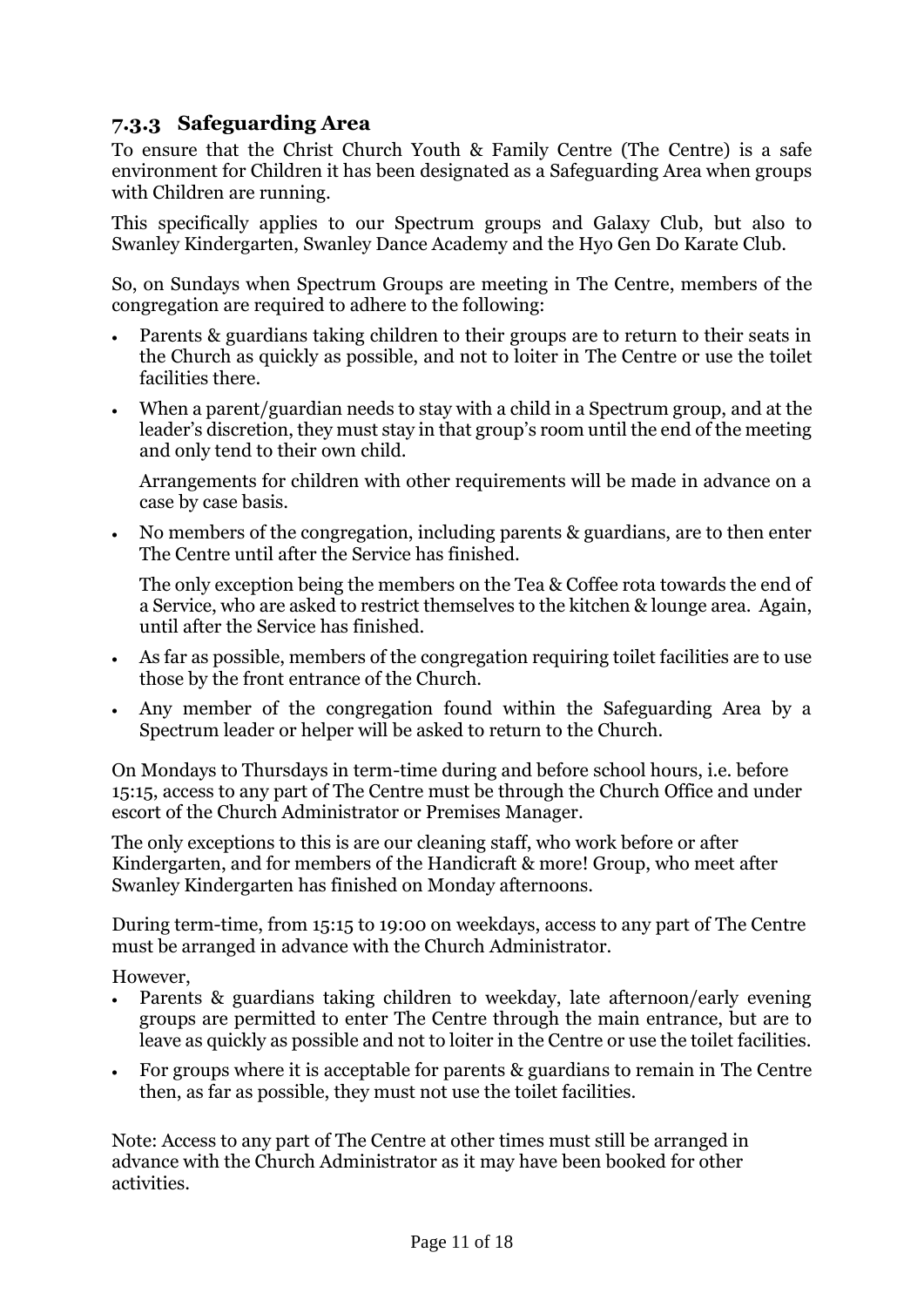#### **7.3.4 Safe Communications between Workers and Group Members**

Up until the very recent past, the only way that paid and volunteer workers could communicate with children and adults at risk outside of Christ Church Group meetings was by the household telephone or a newsletter.

It is now possible to easily communicate with children and adults at risk through text messages, instant messaging, e-mail or social networking websites to name just a few of the common methods of new media communication.

At present, Christ Church sees no reason why paid and volunteer workers should have any regular requirement to communicate with members of their Groups outside of meetings.

However, for those instances when it is required the URC Safeguarding and Digital Communications policy<sup>6</sup> must be followed.

#### **7.3.5 Behaviour and Relationships**

All adults working with children and adults at risk are in positions of trust. It is therefore vital workers ensure they do not, even unwittingly, use their position of power and authority inappropriately.

Workers should always maintain professional boundaries and avoid behaviour which might be misinterpreted. Any kind of sexual relationship between an adult and a child is never acceptable, and if concerns arise in this area this should be recorded and reported to a Safeguarding Co-ordinator.

Some behaviour such as cuddling a child when they are hurt or distressed or spontaneous activity such as celebratory embraces would not normally be construed as sexual. However, this should generally be initiated by the child and be for their benefit and not the adult's.

There must be an appropriate age gap between workers and the age range of children or adults at risk in their Group.

<sup>6</sup> Appendix V, URC Good Practice 5: Safeguarding Children, Young People and Adults at Risk (January 2020).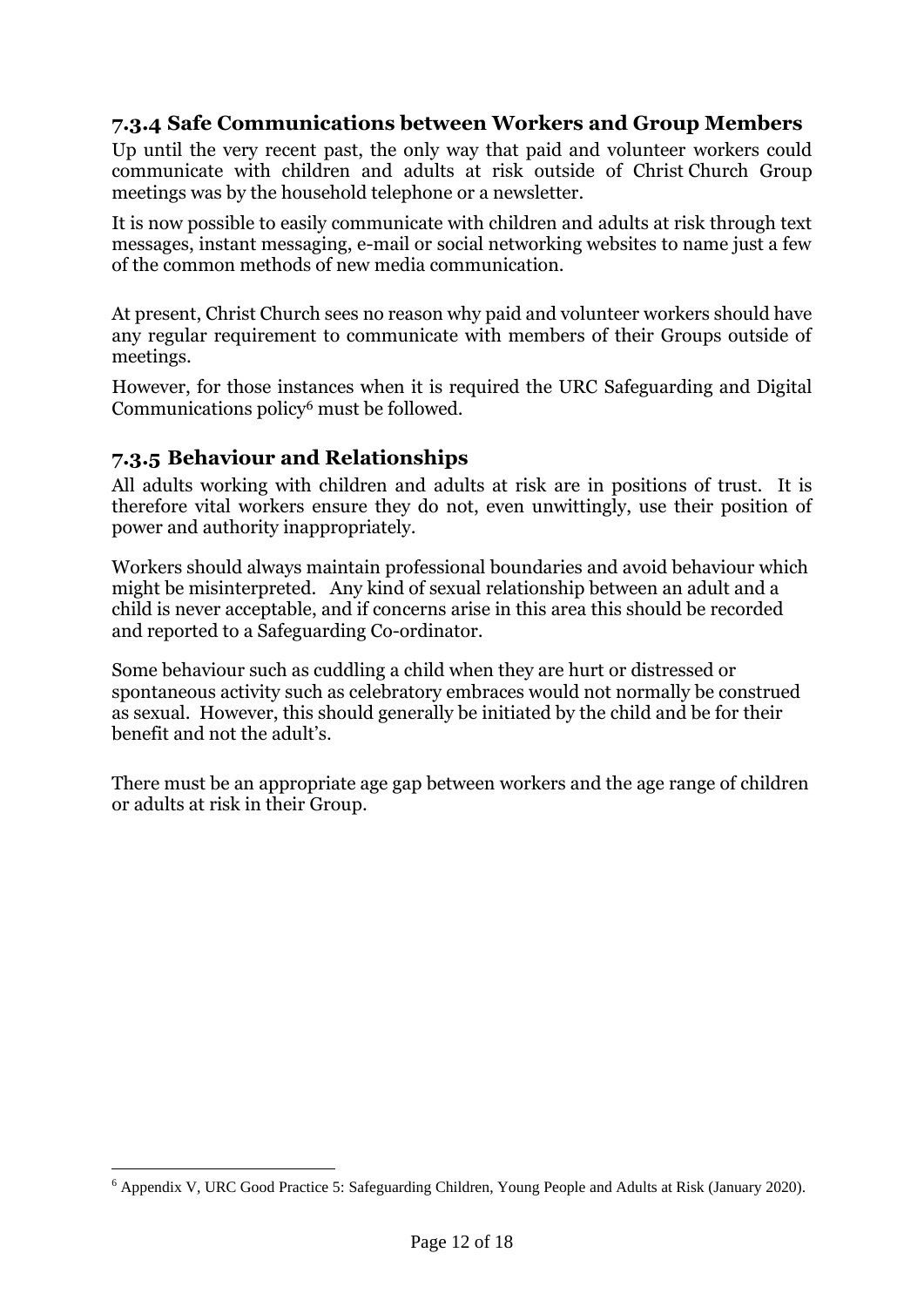# <span id="page-12-0"></span>**8 Allegations, Disclosures And Concerns**

### <span id="page-12-1"></span>*8.1 Procedure in the Event of a Disclosure or Allegation*

If a child or adult makes an allegation or disclosure of abuse against an adult or another child to you, it is important that you:

- Stay calm and listen carefully.
- Do not question what they are saying, even for clarification.
- Avoid passing judgement on what you are told.
- Reassure them that they have done the right thing in telling you.
- Never promise confidentiality.
- Explain what you intend to do (the remainder of this list), and do not delay in taking action.
- Preferably within an hour, write down the content of your conversation, sign and date it. For evidential reasons, DO NOT type up your record. Where possible use a URC Safeguarding incident Recording Form7.
- Contact the Safeguarding Co-ordinator(s) within 24 hours.
- If they, or an immediate family member, are implicated in the disclosure or allegation refer to another Safeguarding Co-ordinator or the URC Southern Synod Safeguarding Officer as detailed in Page 3 to this policy.
- Pass all your information to the Church Safeguarding Co-ordinator(s) or the URC Southern Synod Safeguarding Officer as soon as possible.

<span id="page-12-2"></span>The Safeguarding Co-ordinator(s) will then liaise with the Minister (Elder responsible for Safeguarding in absentia) and the URC Southern Synod Safeguarding Officer and make the necessary referral(s) to the Police and/or Social Services (Adult's or Children's) as required.

<sup>7</sup> Appendix A5, URC Good Practice 5: Safeguarding Children, Young People and Adults at Risk (January 2020)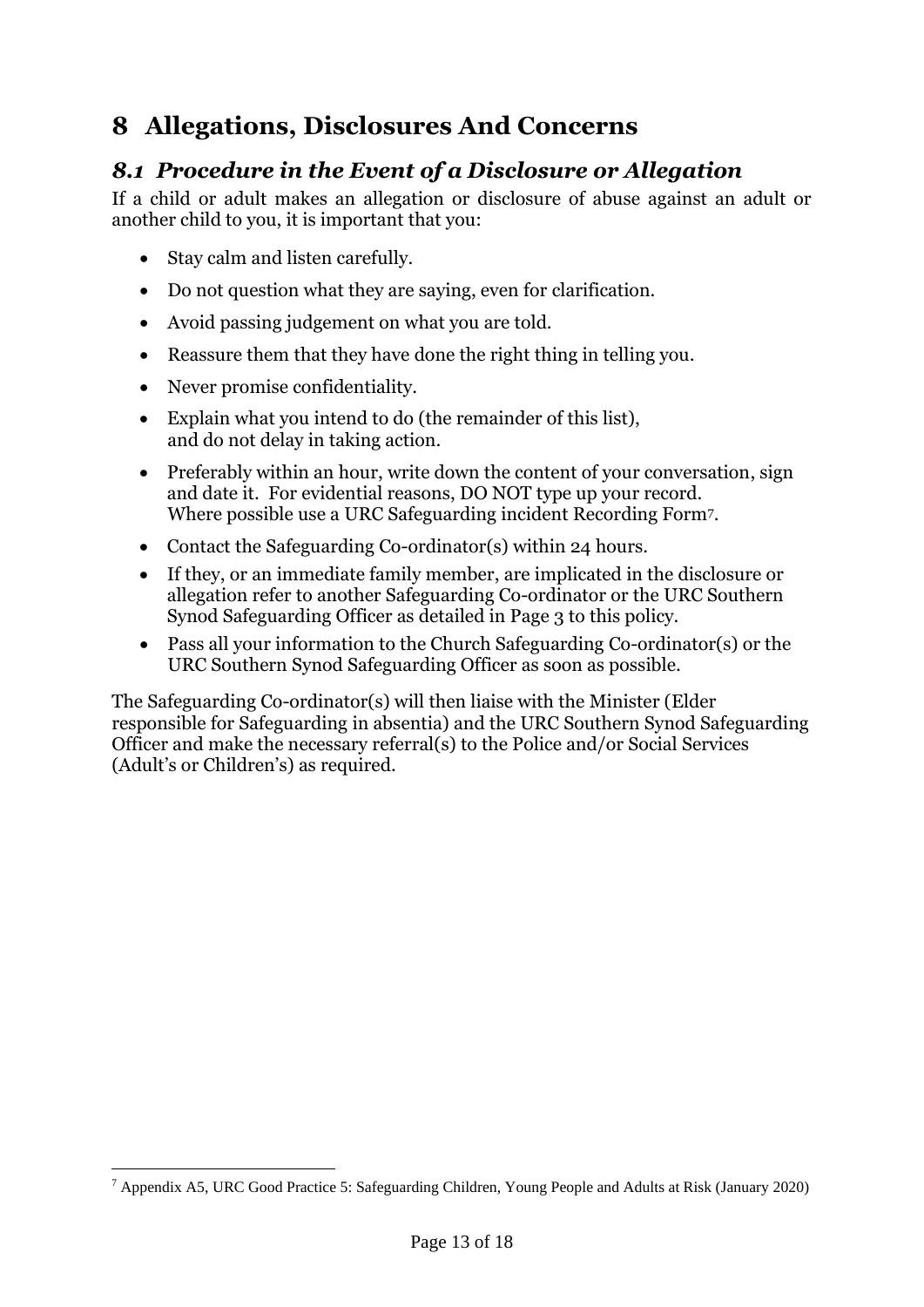### *8.2 Procedure in the Event of a Concern*

If any member of the Church congregation or family members has a concern of abuse of child or an adult, it is important that they should:

- If there is an immediate threat of harm, the Police should be contacted without delay.
- Contact the Safeguarding Co-ordinator(s) or Minister (Elder responsible for Safeguarding in absentia) within 24 hours.

If they, or an immediate family member, are implicated in the concern refer to another Safeguarding Co-ordinator or the URC Southern Synod Safeguarding Officer as detailed in Page 3 to this policy.

- The concern will then be discussed between the Safeguarding Co-ordinator(s) and the Minister (Elder responsible for Safeguarding in absentia) and a decision made as to whether the concern warrants a referral to statutory agencies.
- Where the concern of abuse is sexual the Safeguarding Co-ordinator(s) should respond as for a Disclosure or Allegation as above.
- <span id="page-13-0"></span>• A confidential record will be made of the conversation and circumstances surrounding it. This record will be kept securely, and a copy passed to statutory agencies if a referral is made.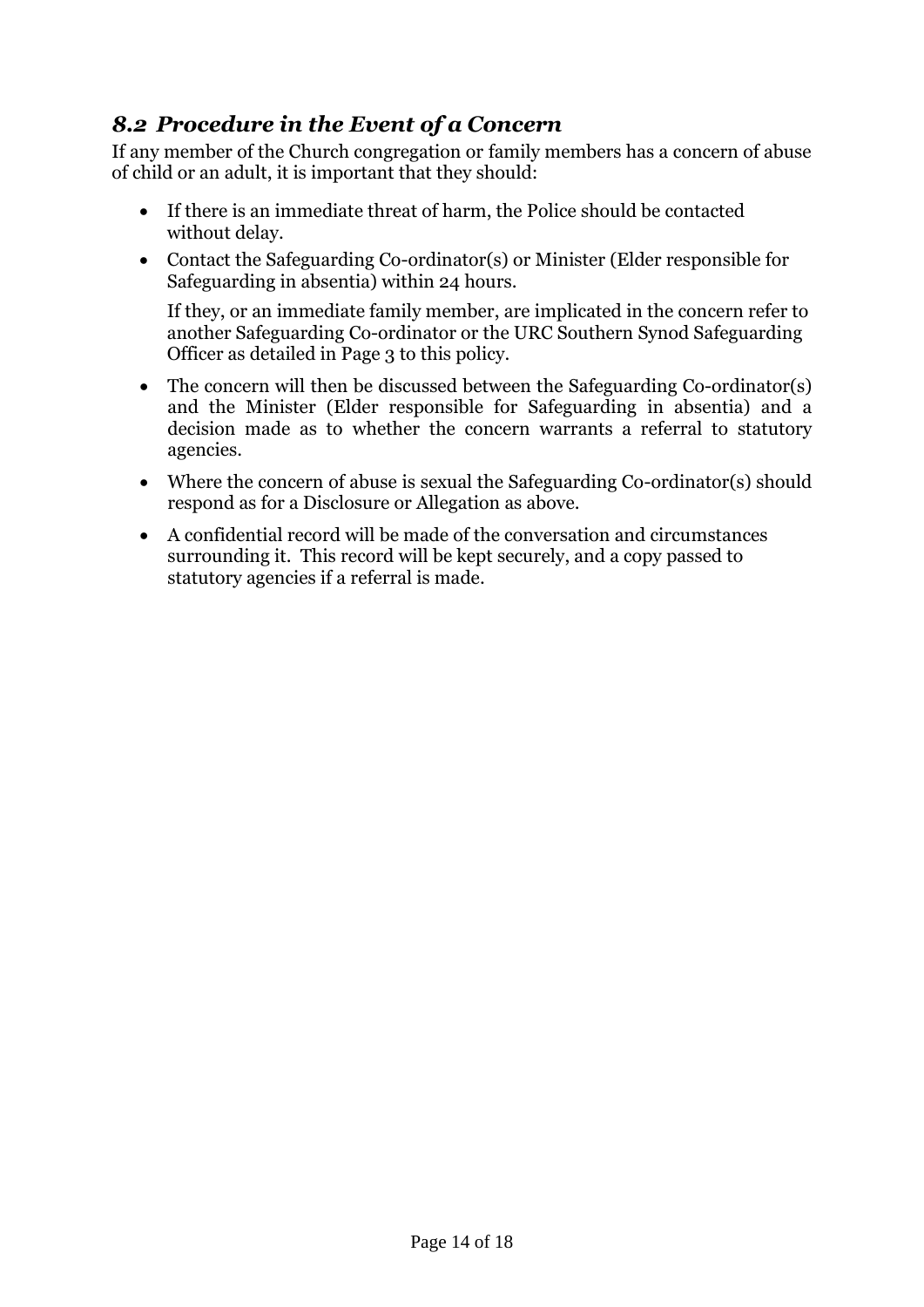### *8.3 When a Worker is Implicated*

Most staff work well and safely with children. However, it is a sad fact that some people will cause harm to those they work with. On occasion, this is intentional and, regrettably, a part of their motivation to work with children. For others, it may be as a result of poor attitudes, low standards of care or inadequate awareness of professional boundaries.

Regardless of the circumstances surrounding harm caused to children by workers, The URC believes it is never acceptable.

A referral of concerns about workers' (paid and unpaid, lay and ordained) conduct with children to the Local Authority Designated Officer (DO) in England must be made without delay where it is alleged a worker has:

- behaved in a way which has harmed a child or may have harmed a child
- has, or possibly has, committed a criminal offence against or related to a child
- behaved towards a child or children in a way which indicates they may pose a risk of harm to children

For concerns about workers' (paid and unpaid, lay and ordained) conduct with adults at risk, Adult Social Care will be contacted.

The URC Southern Synod Safeguarding Officer must be informed in respect of any referral made to a DO or Adult Social Care. The Moderator must also be informed if the allegation relates to an ordained minister. Moderators will inform the General Secretary as appropriate.

Where there is potential reputational risk to Christ Church and/or The URC, the URC Press Office must also be informed.

The worker concerned will be informed as soon as possible after consultation with the DO or Adult Social Care, but with due regard to protecting evidence. A decision about who will inform the worker will be made in consultation with the DO or Adult Social Care and the URC Southern Synod Safeguarding Officer.

Concerns which fall outside of the above criteria may nevertheless amount to inappropriate conduct. The church should seek advice from the URC Southern Synod Safeguarding Officer to decide whether to handle this by way of advice, supervision, training, disciplinary processes or a combination of some or all of these.

In accordance with the law, a referral needs to be made to the DBS for consideration of barring to share information about any individual in regulated activity where for safeguarding reasons the organisation has either terminated the employment, failed to appoint, or would have terminated the employment had the individual not moved on through resignation, retirement or re-deployment. In such cases, the URC Southern Synod Safeguarding Officer needs to be advised/informed.

Depending on the seriousness of incidents or allegations, a report to the Charity Commission will also need to be considered at the Elders/Trustees' meeting, as they deem such a referral to be a 'serious incident' and require notification.

A record will be kept of all allegations made.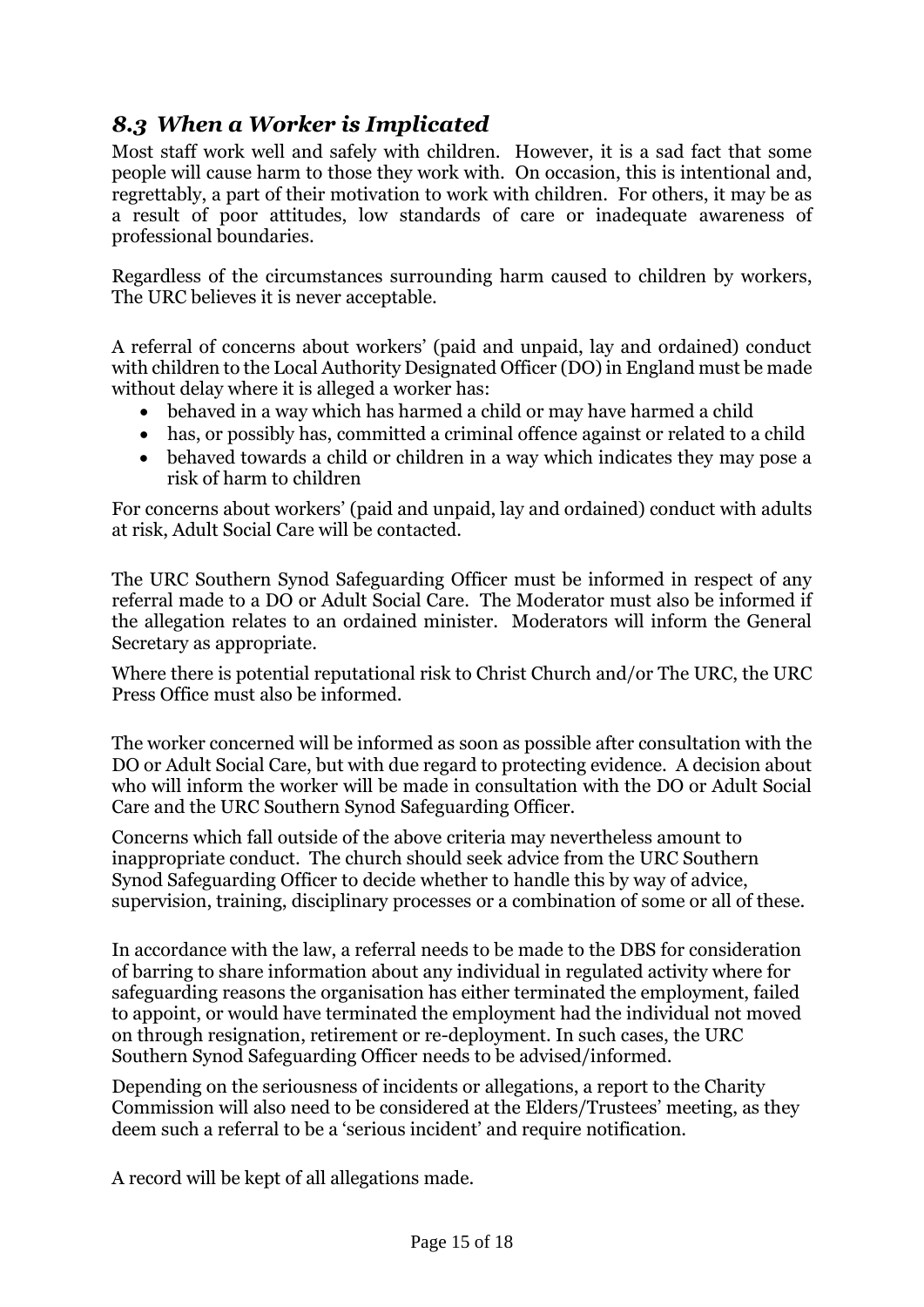### <span id="page-15-0"></span>*8.4 Whistleblowing*

To fulfil its commitment to safeguarding and promoting the welfare of children and adults, and based on the learning gained by the Past Case Review process The URC recognises the importance of creating a culture where there is a mechanism in place for workers to be able to raise legitimate concerns about other workers. This is commonly referred to as whistleblowing8.

All staff, volunteers and members of a congregation should be encouraged to acknowledge and take individual responsibility by bringing matters of unacceptable practice, performance or behaviour to the attention of any of the following:

- Church Safeguarding Co-ordinator(s)
- Elders
- Minister or Interim Moderator
- URC Southern Synod Moderator
- URC Southern Synod Safeguarding Officer

<sup>8</sup> Appendix Y, URC Good Practice 5: Safeguarding Children, Young People and Adults at Risk (January 2020)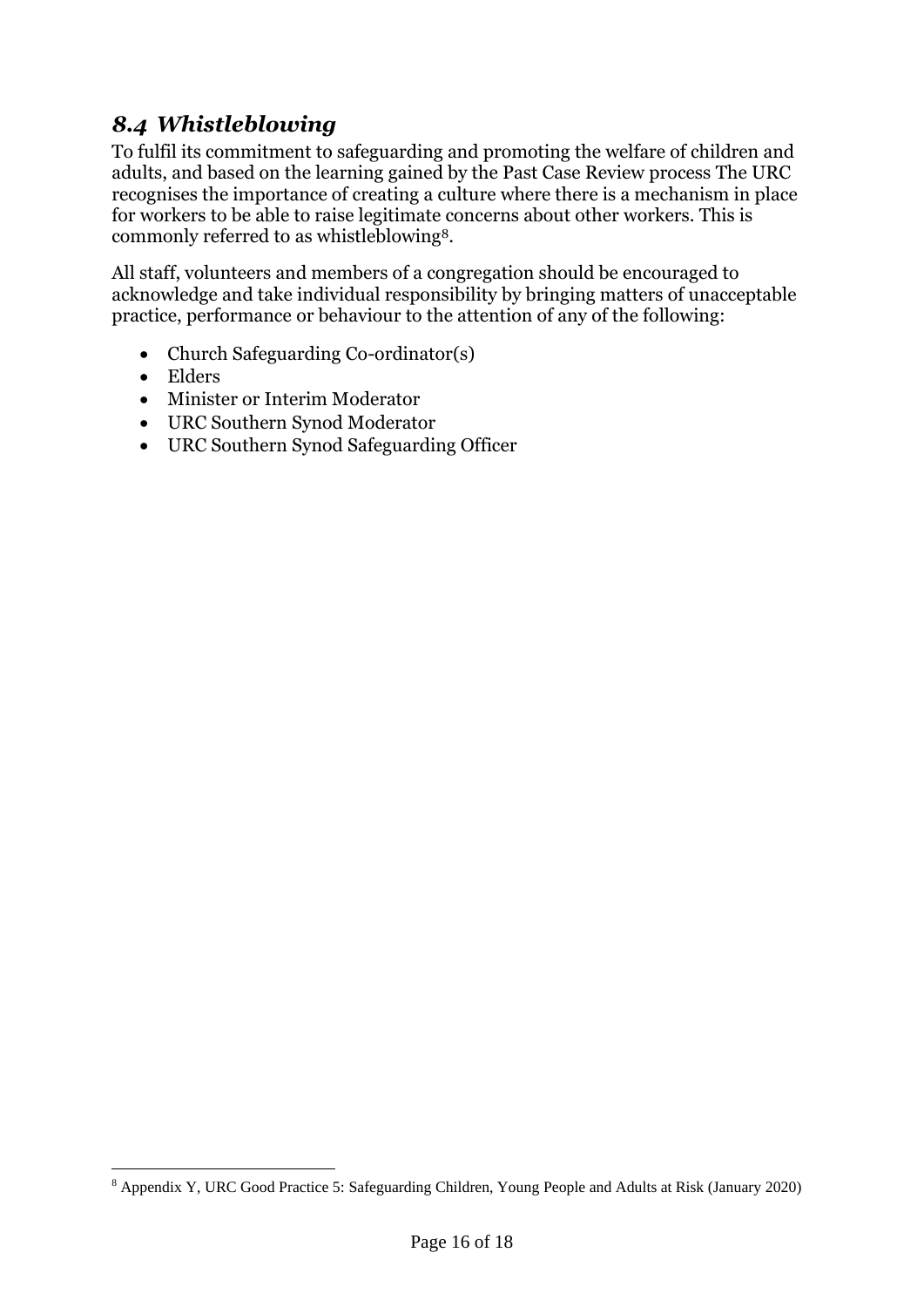## <span id="page-16-0"></span>**9 Pastoral Care**

### <span id="page-16-1"></span>*9.1 Supporting those Affected by Abuse*

The Christ Church Eldership team is committed to offering pastoral care, working with appropriate statutory agencies, and support to all those who have been affected by abuse who have contact with or are part of Christ Church.

### <span id="page-16-2"></span>*9.2 Working with Offenders*

If we become aware of someone in our congregation who is known to have harmed children or adults, or is known to be a risk, we will inform the URC Southern Synod Safeguarding Officer and co-operate with them and the relevant statutory agencies to put in place a plan to minimise the risk of harm to children and adults.

An appropriate Church Member will supervise the individual concerned and offer pastoral care, but in its safeguarding commitment to the protection of children and adults, Christ Church will set boundaries for that person which they will be expected to keep.

This will be in the form of a formal Safeguarding Agreement signed by both the individual and Christ Church, and will be tailored to the specific circumstances by the Safeguarding Co-ordinators in liaison with the URC Southern Synod Safeguarding Officer.

No-one who is known to have harmed children or adults, or is known to be a risk, will be permitted to be involved in work with children or adults with care and support needs.